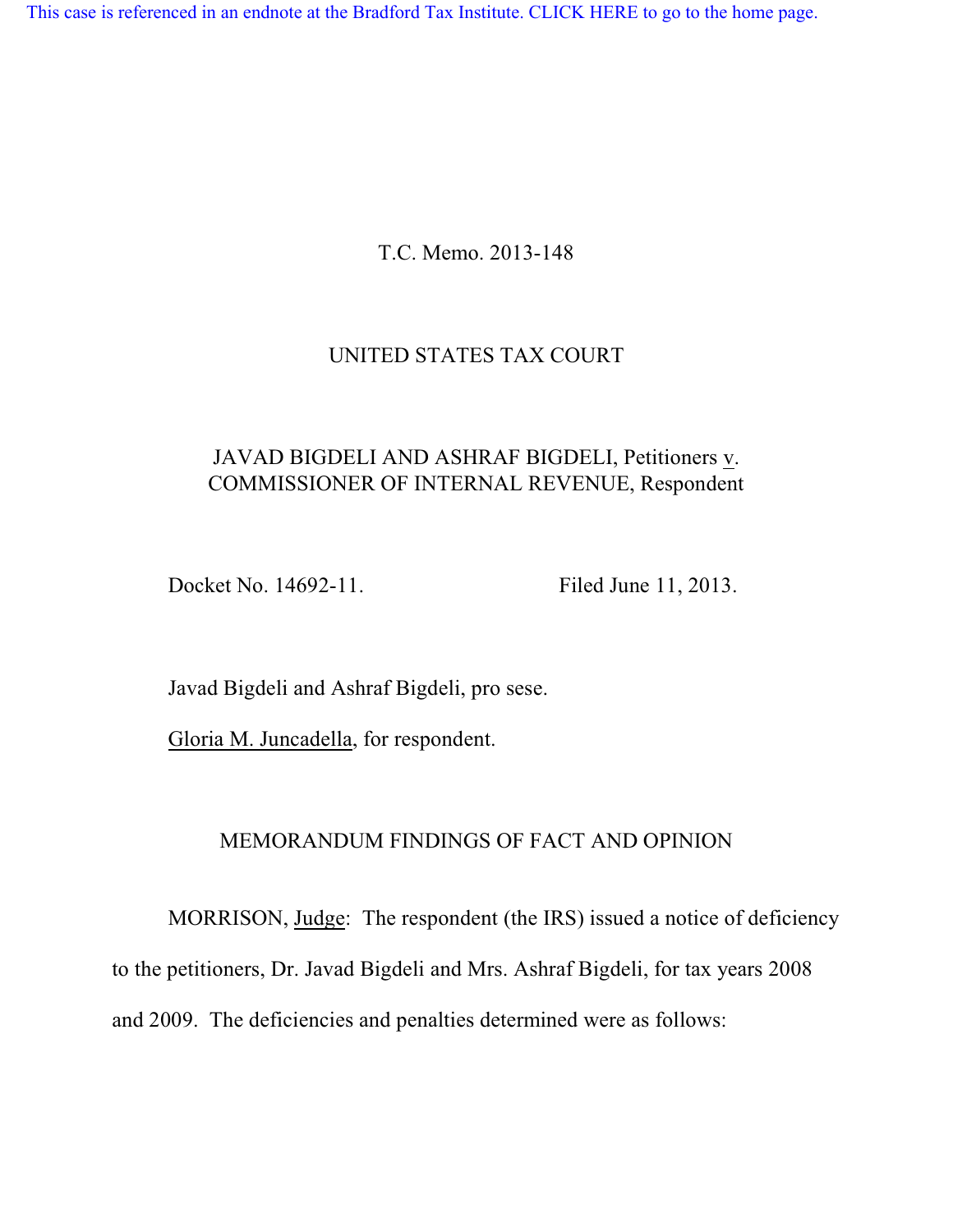| $\lceil 2 \rceil$ Year | Deficiency | Penalty<br>sec. $6662(a)$ |
|------------------------|------------|---------------------------|
| 2008                   | \$14,220   | \$2,844.00                |
| 2009                   | 11,688     | 2,237.60                  |

The Bigdelis timely petitioned this Court under section  $6213(a)$ <sup>1</sup> for redetermination of the deficiencies and the penalties. We have jurisdiction under section 6214. Several issues remain to be decided, while some other issues are purely computational. Our resolution of the issues for decision is as follows:

- (1) The Bigdelis are not entitled to deductions claimed on Schedule C, Profit or Loss From Business, for car-and-truck expenses for 2008 and 2009.
- (2) The Bigdelis are not entitled to deductions claimed on Schedule C for travel expenses for 2008 and 2009.
- (3) The Bigdelis are not entitled to deductions claimed on Schedule C for meals-and-entertainment expenses for 2008 and 2009.
- (4) The Bigdelis are not entitled to deductions claimed on Schedule C for non-health insurance expenses for 2008 and 2009 greater than \$5,361

<sup>&</sup>lt;sup>1</sup>All section references are to the Internal Revenue Code as in effect for 2008 and 2009. All Rule references are to the Tax Court Rules of Practice and Procedure.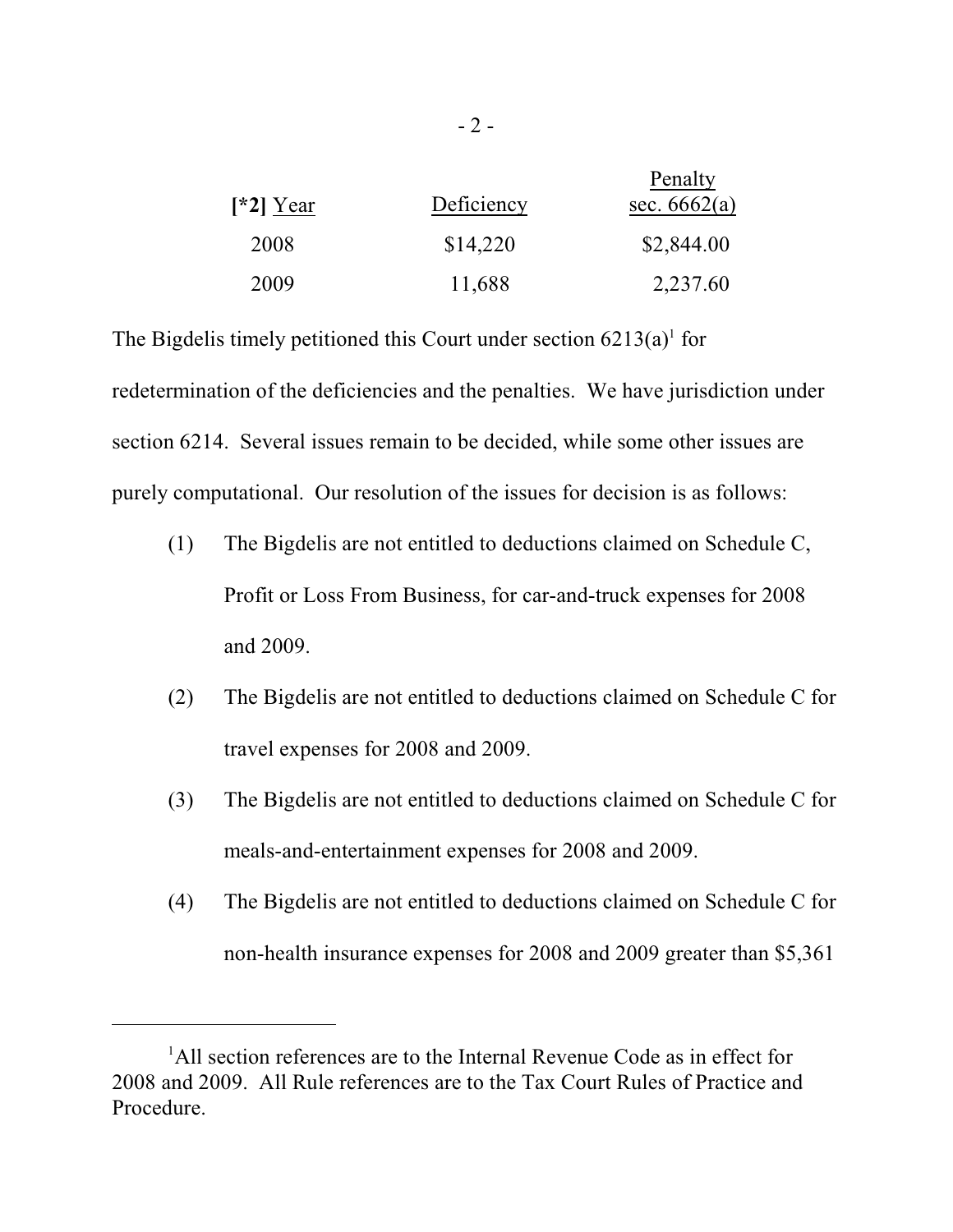- **[\*3]** and \$7,694, respectively (the amounts that the IRS concedes are deductible).
	- (5) The Bigdelis are liable for the section 6662(a) penalty for 2008 and 2009.

#### FINDINGS OF FACT

Some of the facts have been stipulated; those facts are so found. Dr. Javad Bigdeli and Mrs. Ashraf Bigdeli are a married couple who lived in Gladwyne, Pennsylvania, a western suburb of Philadelphia, at the time the petition was filed and during the tax years at issue, 2008 and 2009.

Dr. Bigdeli is an oral surgeon. From March 2007 through 2009 he worked at a dental office in Elmsford, New York, north of New York City. His work at the Elmsford office was his only work during the years at issue.

Dr. Bigdeli traveled between Gladwyne and Elmsford by driving the family car. He regularly stopped for gas and paid tolls along the route, which went through New Jersey. The trip between Gladwyne and Elmsford was long. Sometimes Dr. Bigdeli spent nights in hotels near the office in Elmsford rather than driving back and forth to Gladwyne.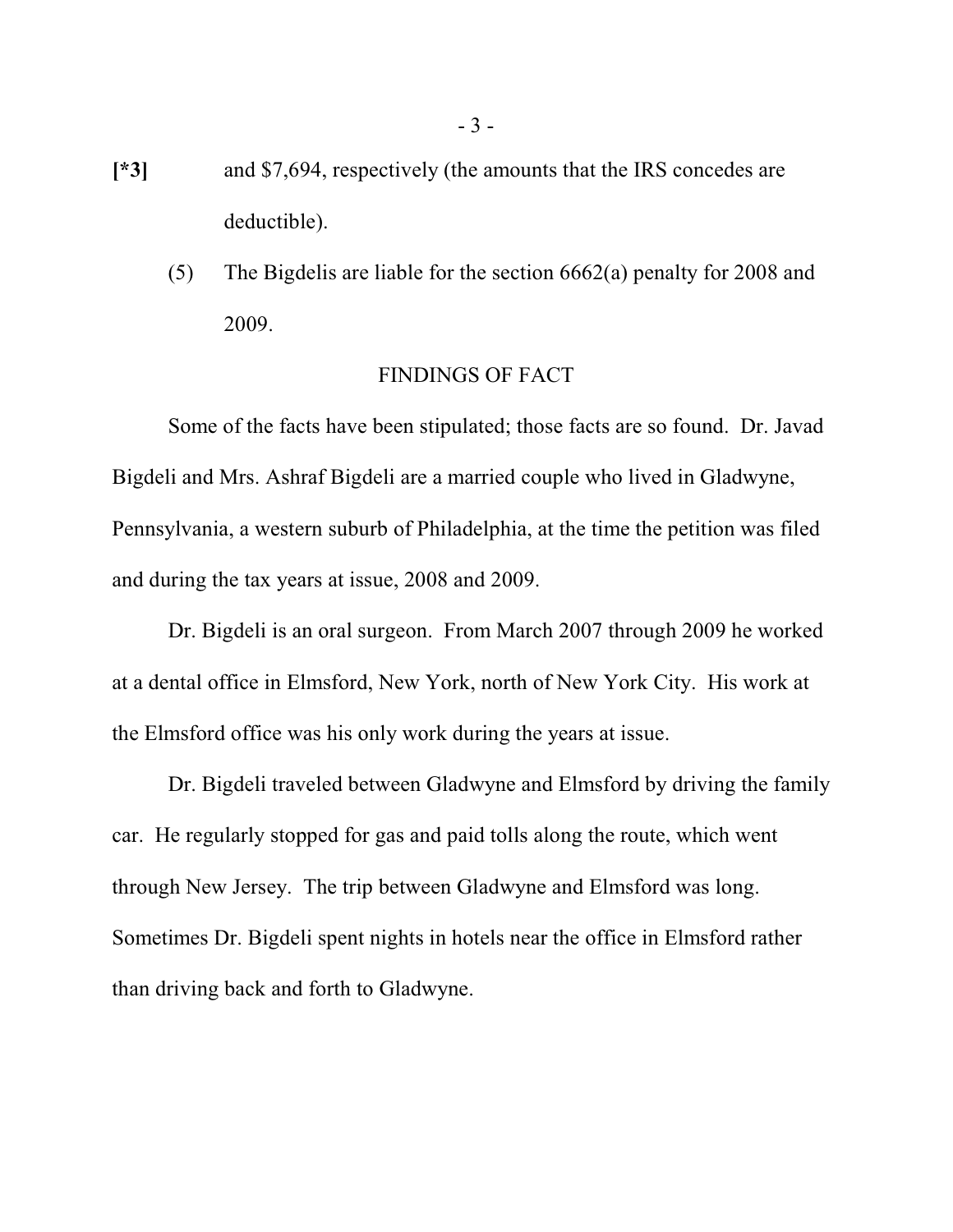**[\*4]** The family car was not exclusively used for Dr. Bigdeli's travels to Elmsford. Sometimes the Bigdelis would use it for errands, such as trips to the grocery store. The Bigdelis paid to repair and maintain the car.

Dr. Bigdeli sometimes bought food and beverages to consume during the workday.

The Bigdelis' daughter, who did not have experience in tax, accounting, or any related fields, helped them prepare their tax returns using TurboTax computer software for both tax years 2008 and 2009. On Schedule C the Bigdelis claimed deductions for the expenses of Dr. Bigdeli's oral surgery practice. The Schedule C deductions claimed on the return but disallowed by the notice of deficiency<sup>2</sup> are:

| Schedule C deduction                       | 2008    | 2009   |
|--------------------------------------------|---------|--------|
| Meals $&$<br>entertainment                 | \$1,040 | \$630  |
| Travel                                     | 3,428   | 3,809  |
| Repairs $\&$<br>maintenance                | 6,993   | $-()$  |
| Insurance (other than<br>health insurance) | 5,361   | 7,694  |
| Car & truck                                | 31,662  | 24,288 |

 $2$ The Bigdelis claimed other deductions on Schedule C that were not adjusted by the notice of deficiency.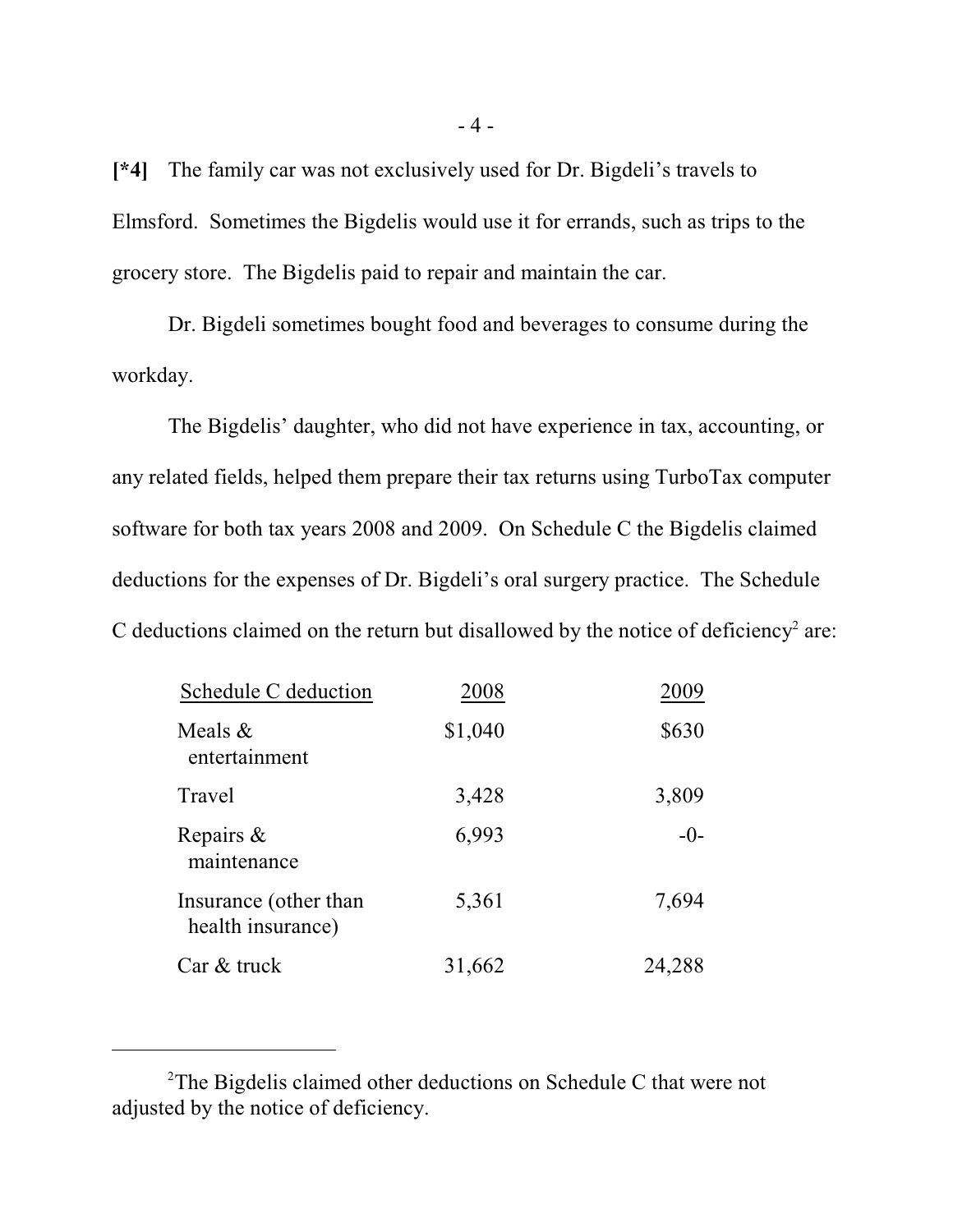**[\*5]** The notice of deficiency disallowed the deductions listed in the table above in their entirety. The IRS has since made the following concessions:

- The \$6,993 deduction claimed for repairs and maintenance for 2008 is allowable;
- The \$5,361 deduction claimed for insurance for 2008 is allowable to the extent of \$5,195; and
- The \$7,694 deduction claimed for insurance for 2009 is allowable to the extent of \$7,268.

#### OPINION

Two preliminary matters require attention before we proceed to the merits of this case. When the case was called for trial, Mrs. Bigdeli did not appear, nor was there any appearance on her behalf. Dr. Bigdeli did appear. As Dr. Bigdeli had no authority to represent her, and there was no other appearance by her or on her behalf, the Court will, on its own motion, dismiss her from this case for lack of prosecution. A decision will be entered against Mrs. Bigdeli for deficiencies and penalties in the same amounts as those ultimately determined against Dr. Bigdeli.

Another preliminary matter to determine is who bears the burden of proof as to the disputed deductions. As a general rule, the taxpayer bears the burden of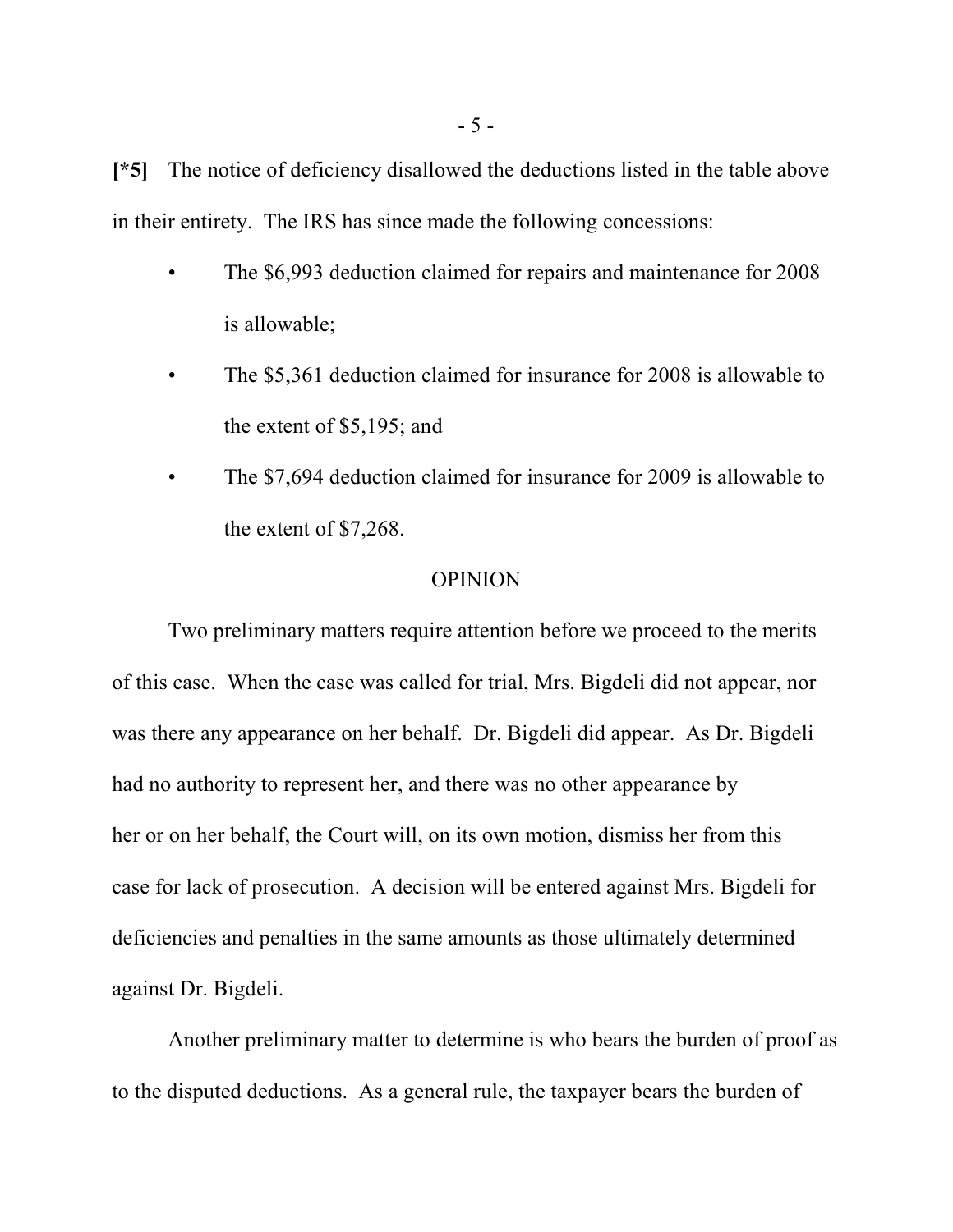**[\*6]** proving that the determinations in the notice of deficiency are incorrect. Rule 142(a)(1); Welch v. Helvering, 290 U.S. 111, 115 (1933); Jackson v.

Commissioner, 73 T.C. 394, 400 (1979). The Bigdelis' deductions still in dispute were disallowed in the notice of deficiency. In an exception to the general rule, section 7491(a) imposes the burden of proof on the IRS with respect to a given factual issue where a taxpayer (1) introduces credible evidence with respect to that issue, (2) meets all applicable substantiation requirements, (3) complies with all recordkeeping requirements, and (4) cooperates with any reasonable requests for information. Higbee v. Commissioner, 116 T.C. 438, 440-441 (2001). The Bigdelis have not demonstrated that the requirements of section 7491(a) have been met. Therefore, the burden of proof remains with them.

#### 1. Car-and-truck expenses

Dr. Bigdeli used the family car to travel from his home in Gladwyne, Pennsylvania, to the dental office in Elmsford, New York. He testified that the amounts he claimed as car-and-truck expense deductions consist of the cost of gasoline for the car for the trips between Gladwyne and Elmsford, the tolls he paid on the trips between Gladwyne and Elmsford, and the costs of repairing and maintaining the car. As evidentiary support for the \$31,662 in car-and-truck expense deductions the Bigdelis claimed on their 2008 return, they introduced into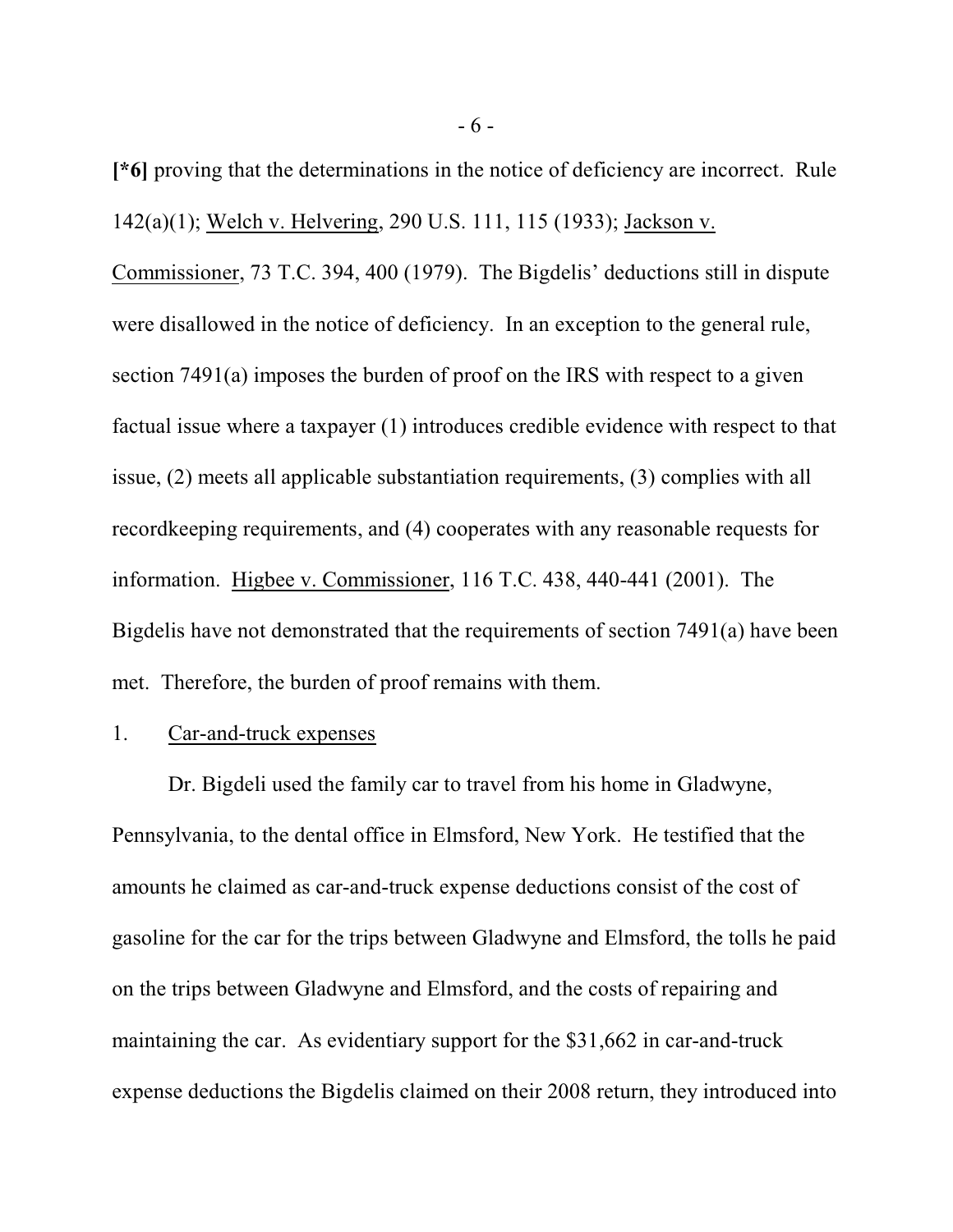**[\*7]** evidence gas and toll receipts for \$997.01. As evidentiary support of the \$24,288 in car-and-truck expense deductions they claimed on their 2009 return, they introduced into evidence gas and toll receipts for \$1,159.63 and receipts for repairs and maintenance for \$611.51.

Section 162(a) provides: "There shall be allowed as a deduction all the ordinary and necessary expenses paid or incurred during the taxable year in carrying on any trade or business, including \* \* \* (2) traveling expenses (including amounts expended for meals and lodging other than amounts which are lavish or extravagant under the circumstances) while away from home in the pursuit of a trade or business". No deduction is allowed for personal, living, or family expenses. Sec. 262(a).

When a taxpayer travels from a family home to a nontemporary place of business, the costs of travel are not deductible under section 162(a)(2). Peurifoy v. Commissioner, 358 U.S. 59, 60 (1958); Mitchell v. Commissioner, 74 T.C. 578, 580-581 (1980). In Mitchell, a psychiatric technician had his family home in Ukiah, California. He worked in a hospital 100 miles away in Napa, California. Mitchell v. Commissioner, 74 T.C. at 579. The Court held that the technician could not deduct: (1) the cost of traveling between Ukiah and Napa, or (2) the

- 7 -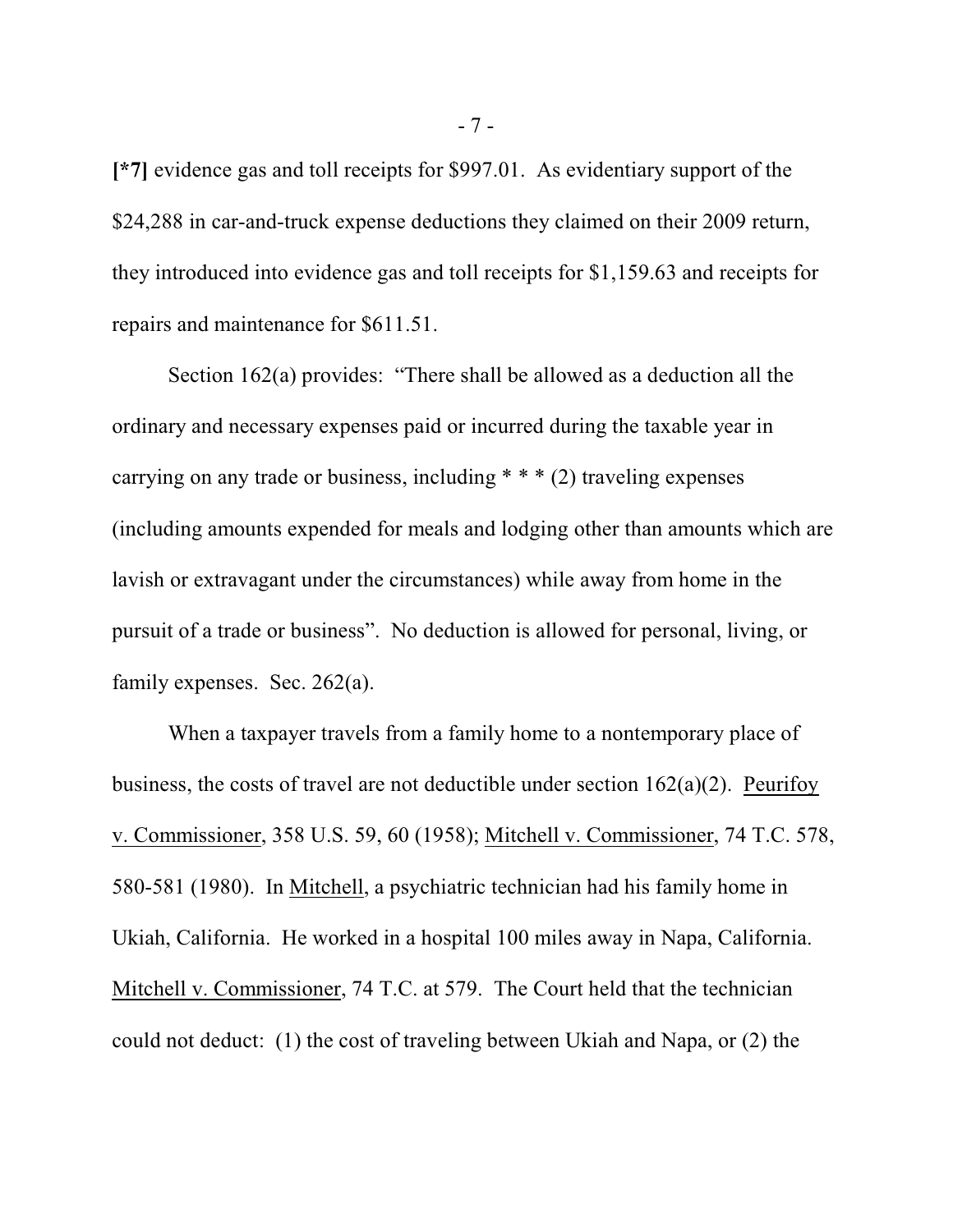**[\*8]** rental cost of a trailer in which the technician lived during the workweek in Napa. Id. at 584.

Dr. Bigdeli's place of business is in Elmsford, New York.<sup>3</sup> His family home is in Gladwyne, Pennsylvania. His costs of traveling between Elmsford and Gladwyne are not deductible under section  $162(a)(2)$ . See Mitchell v. Commissioner, 74 T.C. at 584. According to Dr. Bigdeli, the car-and-truck expense deductions the Bigdelis claimed on their returns are for the expenses of traveling between Elmsford and Gladwyne. Like the travel costs in Mitchell, the claimed deductions are not allowable.

The expenses of a passenger automobile and the expenses of travel are subject to heightened substantiation requirements. Secs.  $274(d)(1)$ ,  $(4)$ ,  $280F(d)(4)(A)(i)$ ; sec. 1.274-5T(a)(1), (b)(2), Temporary Income Tax Regs., 50 Fed. Reg. 46014 (Nov. 6, 1985). But we need not consider whether the amounts that the Bigdelis claimed as deductions for car-and-truck expenses satisfy the heightened substantiation requirements. We hold that the Bigdelis may not deduct any amounts for car-and-truck expenses for either tax year.

<sup>&</sup>lt;sup>3</sup>Nothing in the record indicates that Dr. Bigdeli's work in Elmsford was temporary. He began to work there in March 2007 and continued to work at the Elmsford office at least through the end of 2009.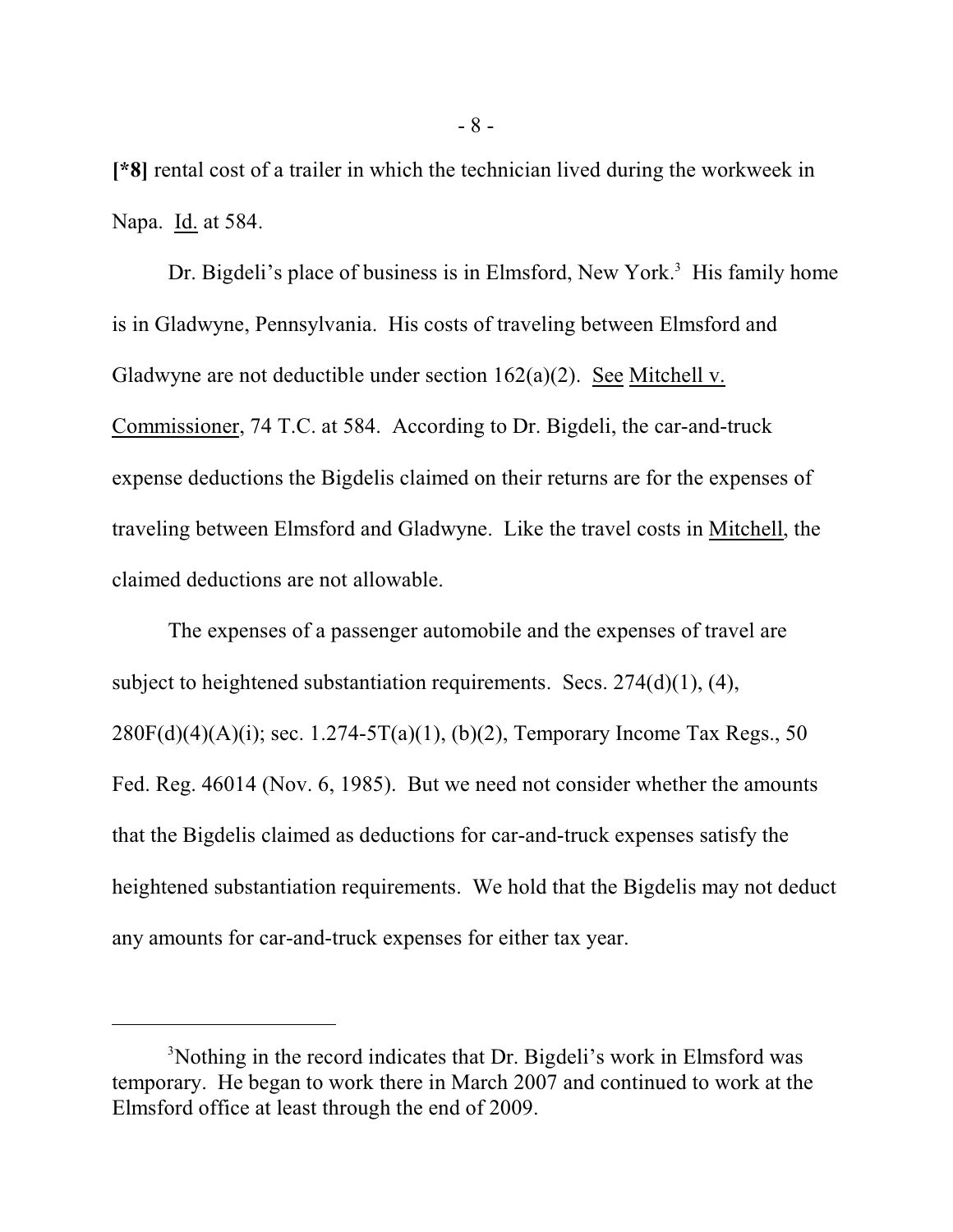### **[\*9]** 2. Travel expenses

The Bigdelis claimed a deduction of \$3,428 for travel expenses for 2008 and \$3,809 for travel expenses for 2009. The expenditures were, Dr. Bigdeli asserts, the cost of staying at hotels near the office in Elmsford, New York, to avoid traveling back and forth to his family home in Gladwyne, Pennsylvania. The Bigdelis submitted documentation in the form of hotel bills indicating that Dr. Bigdeli spent \$2,897.29 on hotel rooms in 2008 and \$3,832.14 in 2009. Their documentation also provides the time and place of the expenses.

Like the trailer-rental expenses in Mitchell, the hotel expenses are not deductible under section 162(a)(2). We hold that the Bigdelis are not entitled to the deductions that they claimed for travel expenses.

### 3. Meals-and-entertainment expenses

The Bigdelis claimed meals-and-entertainment-expense deductions of \$1,040 for 2008 and \$630 for 2009. Dr. Bigdeli testified that the deductions correspond to what he paid for food and beverages during the workday at the dental office in Elmsford, New York.

Fifty percent of expenses for meals that are directly connected to a taxpayer's trade or business, such as lunch or dinner meetings with clients, may be deductible. Secs. 162, 274(n); sec. 1.162-1, Income Tax Regs. The only evidence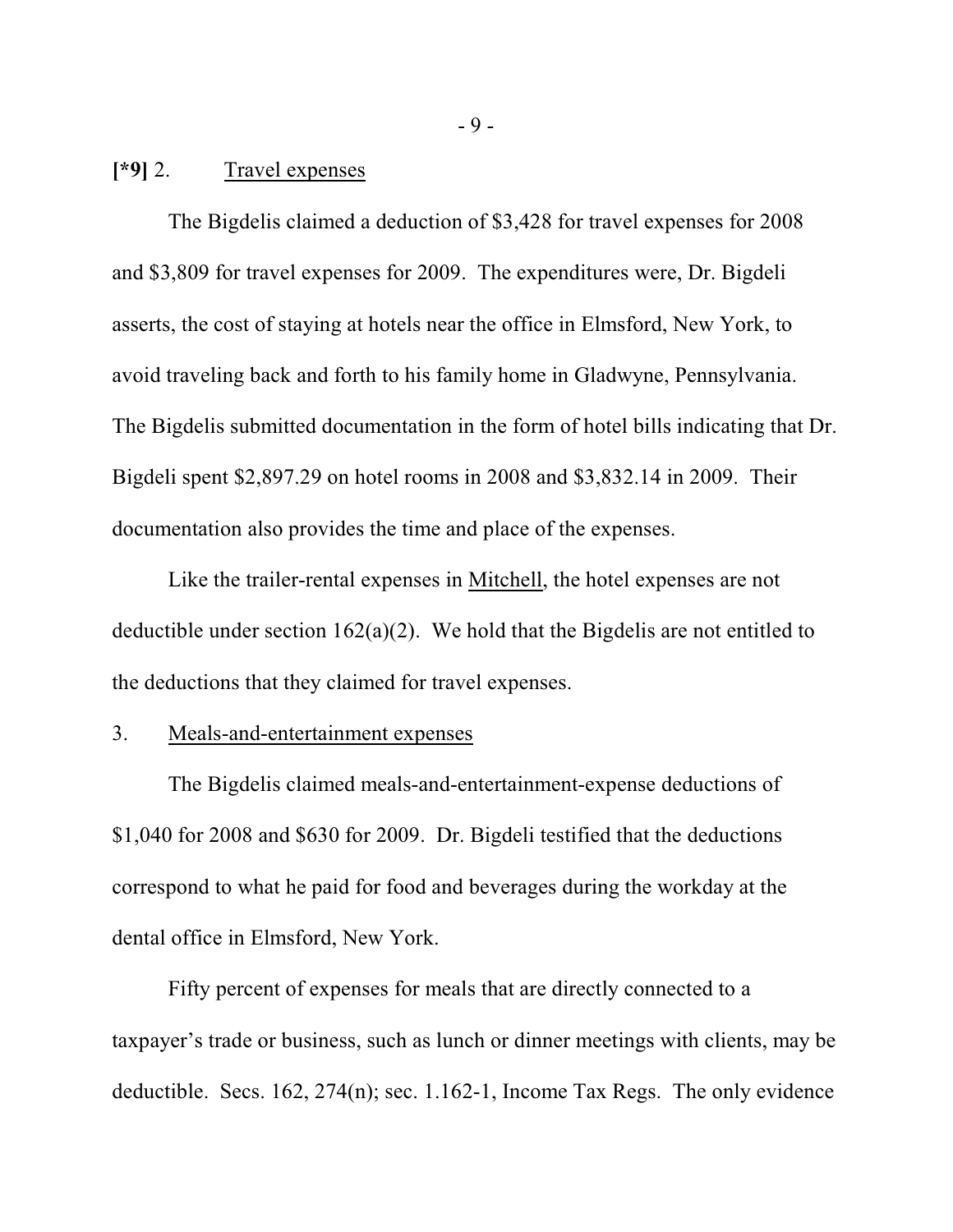**[\*10]** we have regarding the purpose of the expenses is Dr. Bigdeli's testimony that the expenses were for food he purchased and consumed during his workday. The Bigdelis have not met their burden of proving that the alleged purchases of food and beverages related to the conduct of Dr. Bigdeli's business. Thus, we hold that any such expenses were nondeductible personal expenses.

The heightened substantiation requirements of section 274 apply to mealsand-entertainment expenses.<sup>4</sup> We need not consider whether the heightened substantiation requirements have been met.

#### 4. Insurance expenses other than health insurance

Insurance expenses are deductible under section 162 if the expenses are ordinary and necessary to a taxpayer's trade or business. Sec. 1.162-1(a), Income Tax Regs.; see sec. 162.

The IRS allowed all but \$166 of the \$5,361 the Bigdelis claimed for 2008 and all but \$426 of the \$7,694 they claimed for 2009. Not enough evidence was introduced to persuade us that the Bigdelis made payments for insurance beyond the conceded amounts. The Bigdelis submitted invoices for insurance that were

<sup>&</sup>lt;sup>4</sup>The heightened substantiation requirements apply to "any item with respect to an activity which is of a type generally considered to constitute entertainment". Sec. 274(d)(2). The term "entertainment" is defined to include "providing food and beverages". Sec.  $1.274-2(b)(1)(i)$ , Income Tax Regs.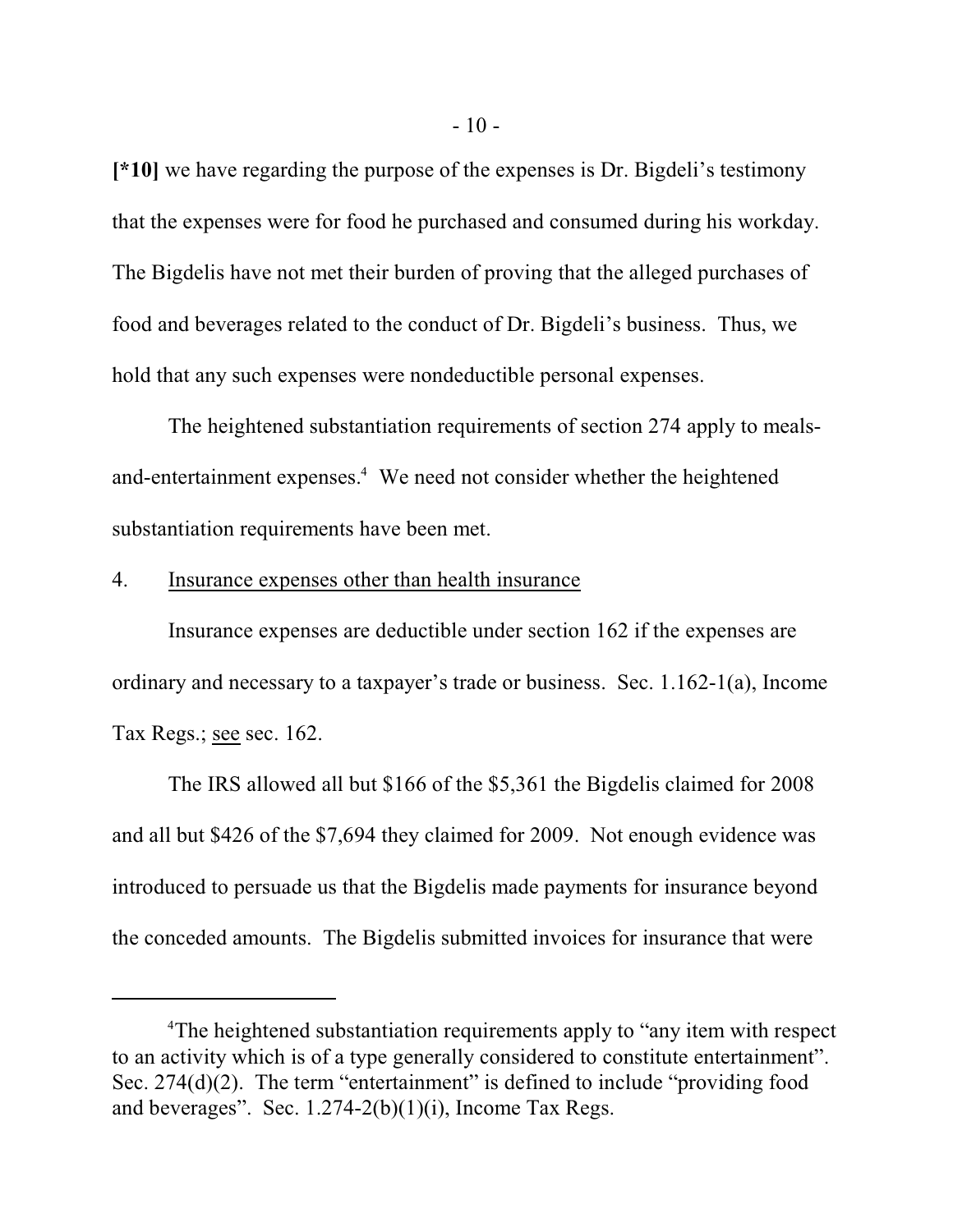**[\*11]** created before payments were made. It is not apparent from these invoices when (or even if) payments were actually made. The Bigdelis did not testify about, or introduce any documentary evidence that would indicate that they made, the payments in the years at issue. Thus, the Bigdelis have not met their burden of proving that they are entitled to the contested amounts of the deductions they claimed for insurance expenses.

#### 5. Accuracy-related penalties under section 6662

The IRS has determined accuracy-related penalties under section 6662. Section 6662(a) and (b)(2) imposes a 20% penalty on any part of an underpayment that is attributable to a substantial understatement of income tax. Generally, an "understatement" is the excess of the tax required to be shown on the return over the tax shown on the return. Sec.  $6662(d)(2)(A)$ ; sec. 1.6662-4(b)(2), Income Tax Regs. An understatement is substantial if it exceeds the greater of \$5,000 or 10% of the tax required to be shown on the return. Sec.  $6662(d)(1)(A)$ ; sec. 1.6662-4(b)(1), Income Tax Regs. Alternatively, the penalty may be imposed if the underpayment of tax is due to negligence or disregard of rules or regulations. Sec.  $6662(b)(1)$ . Negligence is "a lack of due care or a failure to do what a reasonable and prudent person would do under the circumstances." Bunney v. Commissioner, 114 T.C. 259, 266 (2000); see Neely v. Commissioner, 85 T.C.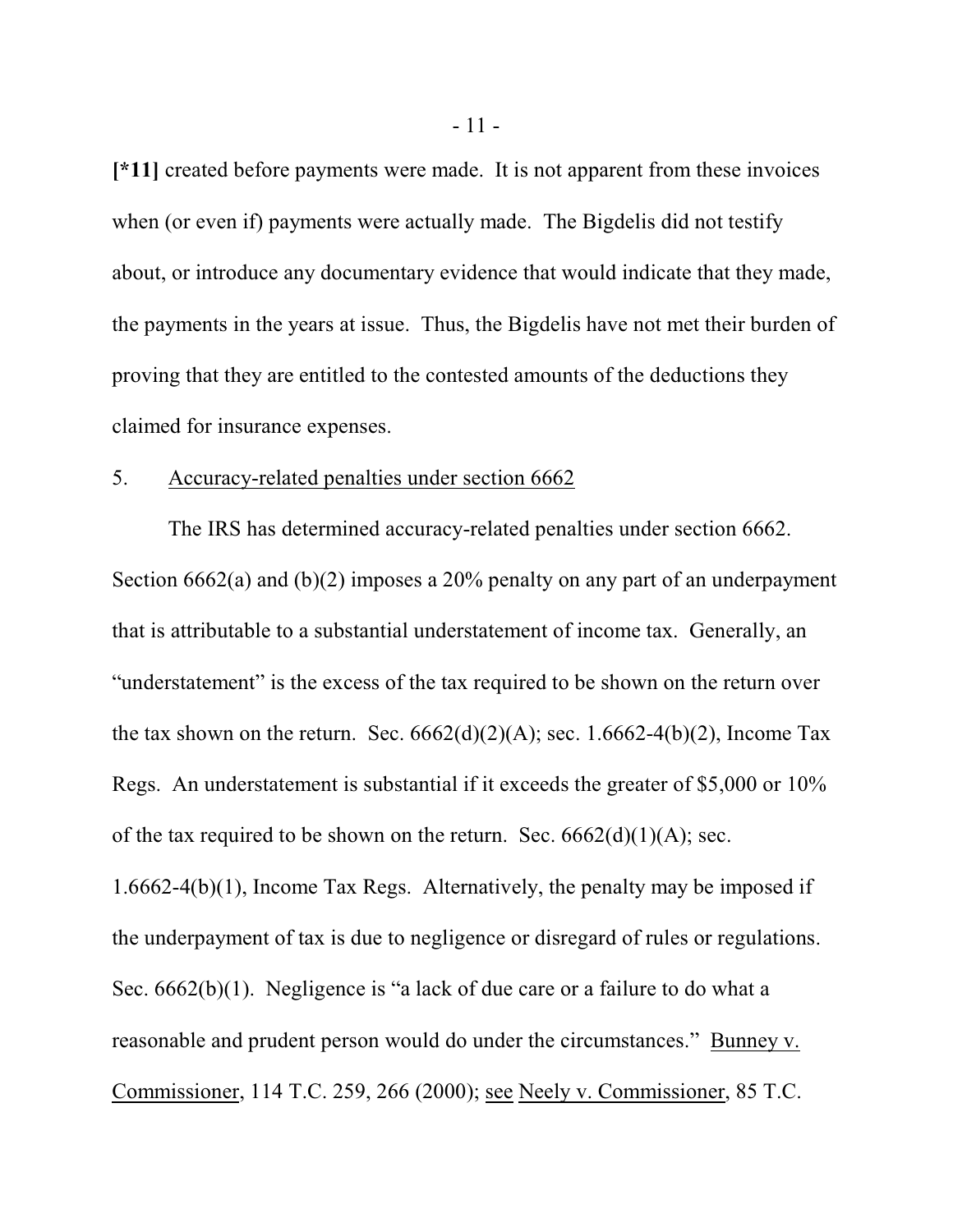**[\*12]** 934, 947 (1985). Negligence also includes any failure to maintain adequate books and records or failure to substantiate items properly. Sec. 1.6662-3(b)(1), Income Tax Regs.

An exception to the accuracy-related penalty applies to any part of an underpayment for which the taxpayer had reasonable cause and acted in good faith. Sec.  $6664(c)(1)$ . Whether the taxpayer acted with reasonable cause and in good faith is decided on a case-by-case basis, considering all relevant facts and circumstances. Sec. 1.6664-4(b)(1), Income Tax Regs.

Under section 7491(c), the IRS has the burden of production for penalties. See Higbee v. Commissioner, 116 T.C. at 446 (holding that the IRS must produce "sufficient evidence indicating that it is appropriate to impose the \* \* \* penalty", but the IRS need not introduce evidence on exceptions to the penalty).

The IRS argues that the Bigdelis are liable for the penalties under both substantial-understatement and negligence theories.<sup>5</sup> The IRS has met its burden

<sup>&</sup>lt;sup>5</sup>Since we decide below that the Bigdelis are liable for the penalties for negligence, we need not consider the IRS's argument regarding the Bigdelis' liability under the substantial understatement theory.

The IRS also argues that the Bigdelis' failure to allege "[c]lear and concise assignments of each and every error", see Rule  $34(b)(4)$ , in their petition means that we should find that the Bigdelis conceded the penalties. However, even if we assume without deciding that the petition satisfies Rule 34, we still hold that the Bigdelis are liable for the penalties.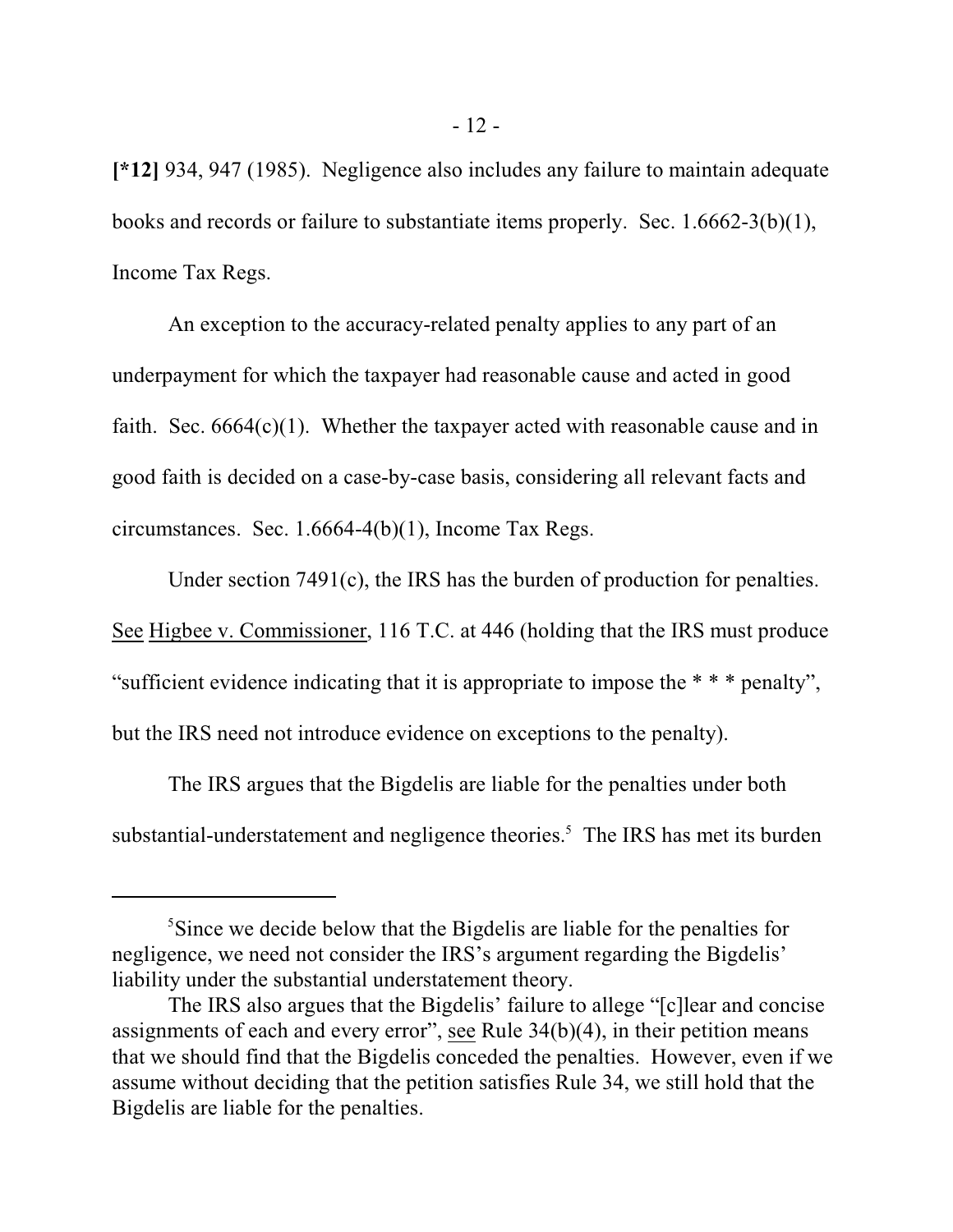**[\*13]** of production with respect to the penalties by introducing evidence that the Bigdelis failed to exercise reasonable care to report their correct tax liability.

The Bigdelis made no arguments about the penalties at trial, and they failed to file a brief. In preparing their tax returns, they relied entirely on their daughter and on TurboTax. They attempted to deduct personal expenditures without doing any research or consulting any expert to decide whether the deductions were proper. A reasonable and prudent person would not have tried to claim the deductions they claimed without making at least a minimal effort to ensure that they had some legal basis for doing so. Since the Bigdelis did not make such an effort, we find that they are liable for accuracy-related penalties for negligence under section 6662(a) and (b)(1) for 2008 and 2009. They also did not have reasonable cause for, or act in good faith with respect to, the underpayments.